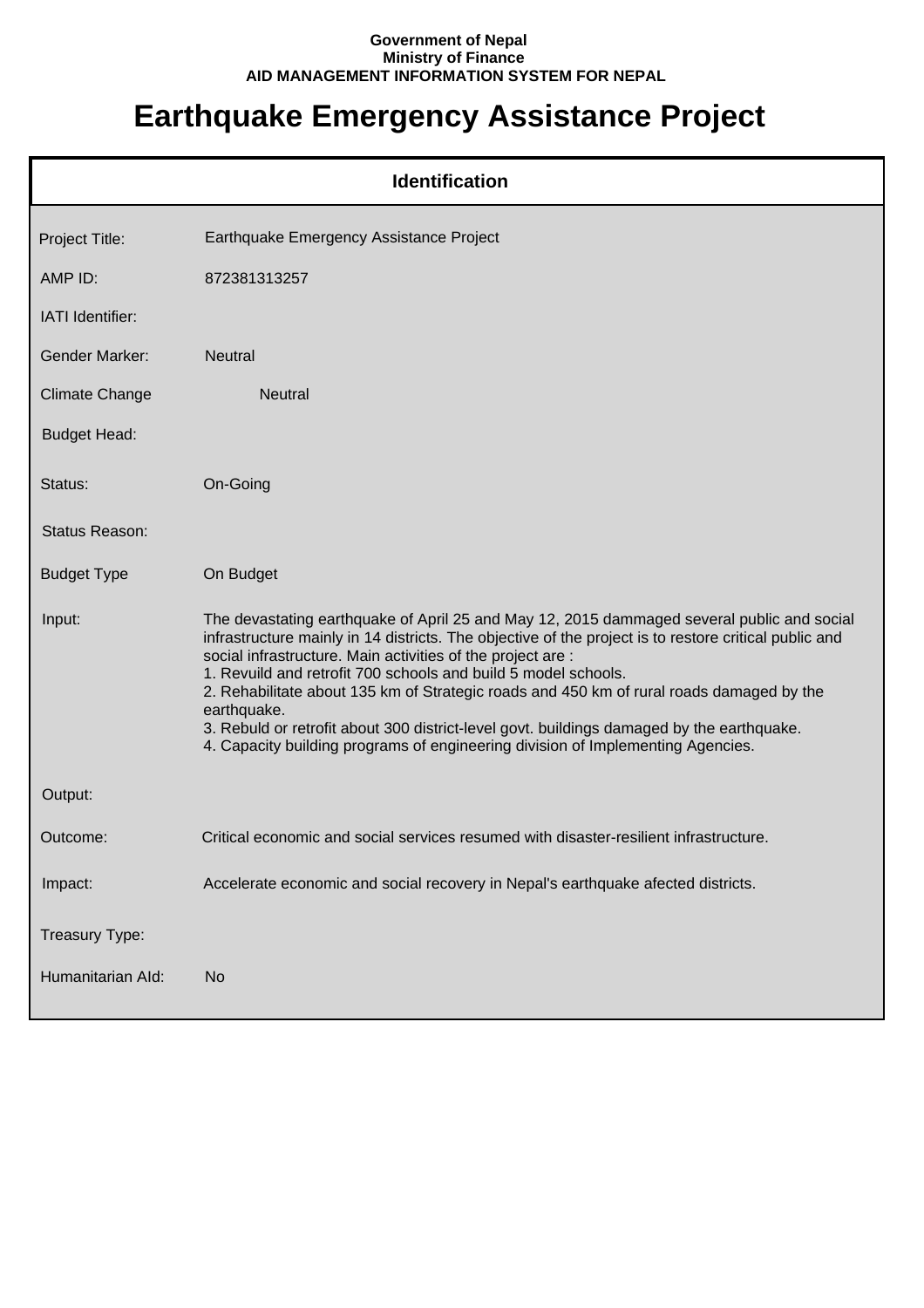| <b>Location</b>            |            |  |
|----------------------------|------------|--|
| Location                   | Percentage |  |
| Makwanpur (Hetauda)        | 7.0%       |  |
| Sindhupalchok (Chautara)   | 9.0%       |  |
| Gorkha (Gorkha)            | 7.0%       |  |
| Kathmandu (Kathmandu)      | 7.0%       |  |
| Kavrepalanchok (Dhulikhel) | 7.0%       |  |
| Bhaktapur (Bhaktapur)      | 7.0%       |  |
| Solukhumbu (Salleri)       | 7.0%       |  |
| Dholkha (Charikot)         | 7.0%       |  |
| Lalitpur (Patan)           | 7.0%       |  |
| Nuwakot (Bidur)            | 7.0%       |  |
| Rasuwa (Dhunche)           | 7.0%       |  |
| Dhading (Dhading Besi)     | 7.0%       |  |
| Okhaldhunga (Okhaldhunga)  | 7.0%       |  |
| Sindhuli (Sindhuli Madhi)  | 7.0%       |  |

| <b>Sector</b>                                     |            |
|---------------------------------------------------|------------|
| Sector                                            | Percentage |
| Nepal Sector Classification EDUCATION 0           | 25.0%      |
| Nepal Sector Classification LOCAL DEVELOPMENT 0   | 25.0%      |
| Nepal Sector Classification ROAD TRANSPORTATION 0 | 25.0%      |
| Nepal Sector Classification URBAN DEVELOPMENT 0   | 25.0%      |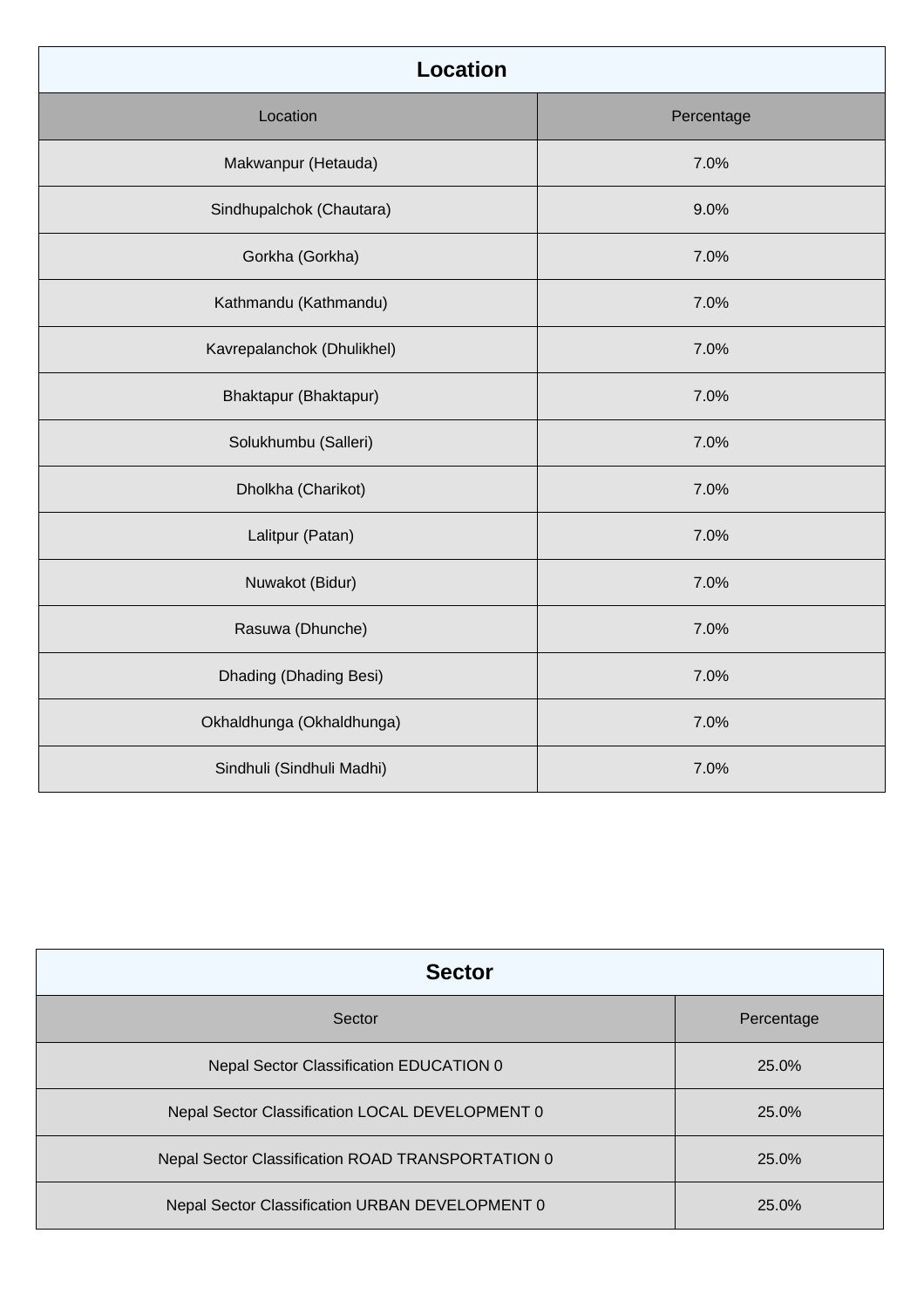| <b>Implementing/Executing Agency</b> |  |  |
|--------------------------------------|--|--|
|                                      |  |  |
| 0.0%                                 |  |  |
|                                      |  |  |
| 100.0%                               |  |  |
| <b>Executing Agency</b>              |  |  |
| 100.0%                               |  |  |
| <b>Implementing Agency</b>           |  |  |
| 25.0%                                |  |  |
| 25.0%                                |  |  |
| 25.0%                                |  |  |
| 25.0%                                |  |  |
|                                      |  |  |

| <b>Funding</b>      |                                 |                    |                               |             |                     |
|---------------------|---------------------------------|--------------------|-------------------------------|-------------|---------------------|
| Transaction<br>Date | Type of<br>Assistance           | Mode of<br>Payment | Post Earthquake<br>Assistance | Commitment  | <b>Disbursement</b> |
|                     | <b>Asian Development Bank</b>   |                    |                               |             |                     |
| <b>Actual</b>       |                                 |                    |                               |             |                     |
| 8/21/2015           | Concessional Loan<br>Assistance | Reimbursable       | Yes                           | 219,309,234 | Ю                   |
| 3/15/2016           | Concessional Loan<br>Assistance | Reimbursable       | Yes                           | O           | 18,210,000          |
| 7/15/2016           | Concessional Loan<br>Assistance | Reimbursable       | Yes                           | Ŋ           | 82,720              |
| 11/30/2016          | Concessional Loan<br>Assistance | Reimbursable       | Yes                           |             | 186,617             |
| 3/31/2017           | Concessional Loan<br>Assistance | Reimbursable       | Yes                           | Ю           | 5,236,536           |
| 7/15/2017           | Concessional Loan<br>Assistance | Reimbursable       | Yes                           | Ю           | 9,058,514           |
| 11/15/2017          | Concessional Loan<br>Assistance | Reimbursable       | Yes                           | Ю           | 13,891,142          |
| 3/15/2018           | Concessional Loan<br>Assistance | Reimbursable       | Yes                           | Ŋ           | 24,447,888          |
|                     | <b>UNDISBURSED BALANCE</b>      |                    |                               | 148,195,816 |                     |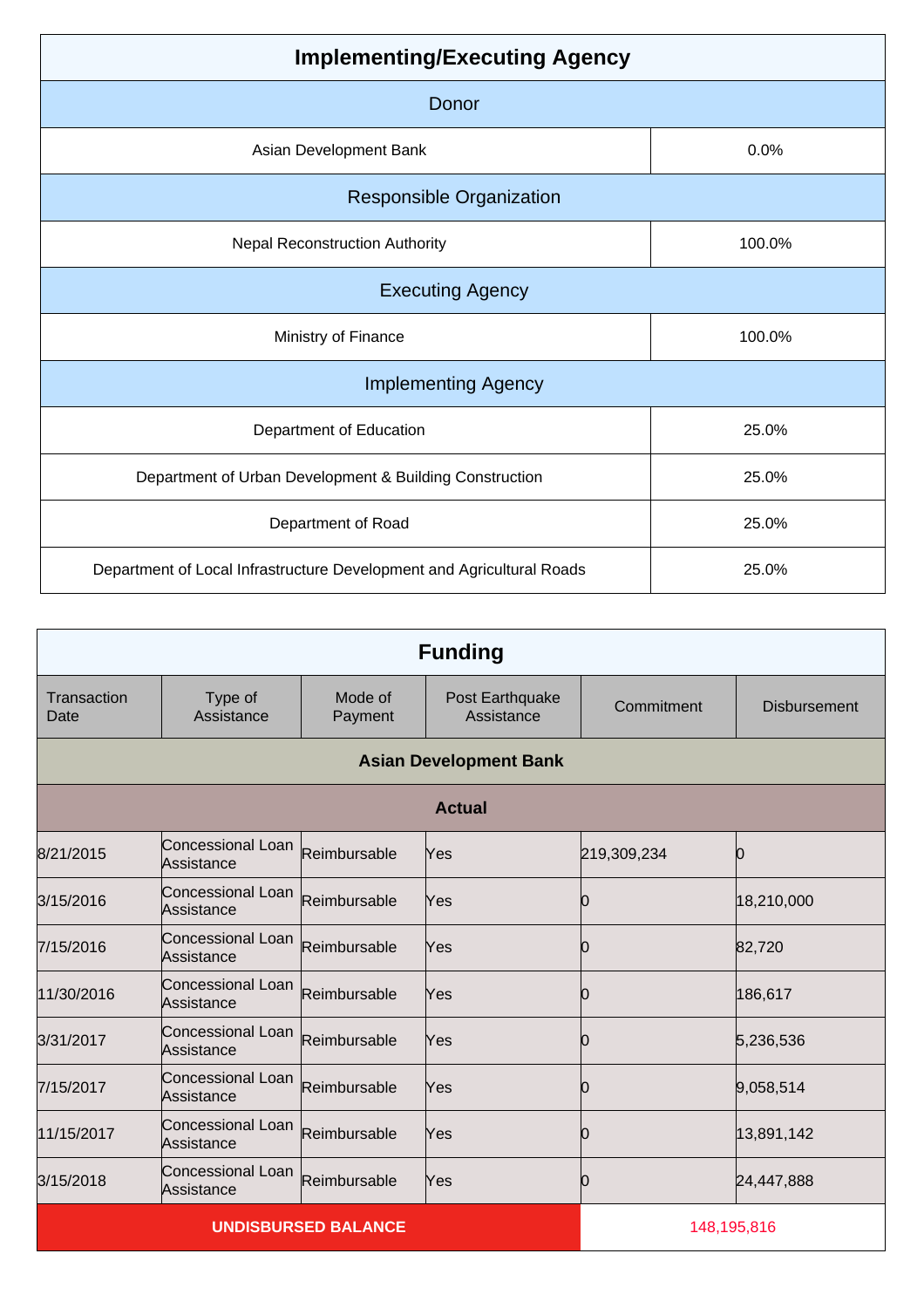| Transaction<br>Date            | Type of<br>Assistance           | Mode of<br>Payment | Post Earthquake<br>Assistance | Commitment    | Disbursement |
|--------------------------------|---------------------------------|--------------------|-------------------------------|---------------|--------------|
| 7/15/2018                      | Concessional Loan<br>Assistance | Reimbursable       | Yes                           |               | 16,873,863   |
| 11/15/2018                     | Concessional Loan<br>Assistance | Reimbursable       | Yes                           | 0             | 18,796,895   |
| 3/15/2019                      | Concessional Loan<br>Assistance | Reimbursable       | Yes                           | 0             | 19,571,556   |
| 7/15/2019                      | Concessional Loan<br>Assistance | Reimbursable       | Yes                           | 0             | 23,076,177   |
| 11/15/2019                     | Concessional Loan<br>Assistance | Reimbursable       | Yes                           | 0             | 12,338,623   |
| 3/13/2020                      | Concessional Loan<br>Assistance | Reimbursable       | Yes                           | 0             | 13,596,148   |
| 7/15/2020                      | Concessional Loan<br>Assistance | Reimbursable       | Yes                           |               | 7,831,172    |
| Total                          |                                 |                    | 219,309,233                   | 183, 197, 851 |              |
| Total (Asian Development Bank) |                                 |                    | 219,309,233                   | 183, 197, 851 |              |
| <b>UNDISBURSED BALANCE</b>     |                                 |                    | 36,111,382                    |               |              |

|                                | <b>Progress Achieved</b> |
|--------------------------------|--------------------------|
| Progress Achieved:             |                          |
| Key Problems:                  |                          |
| Steps Taken to Solve Problems: |                          |